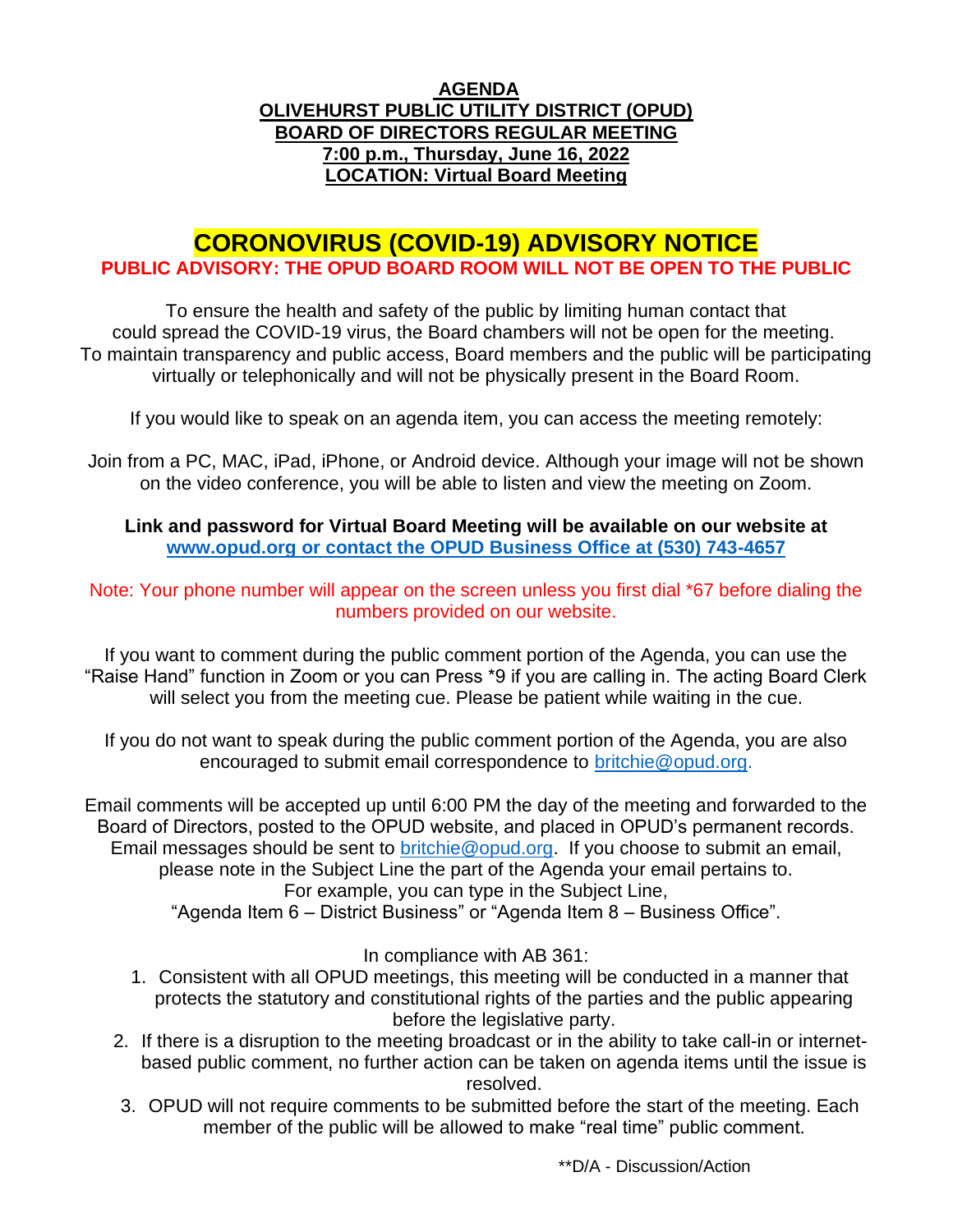- 4. As is its practice, OPUD will provide a reasonable time for public comment. As is its customary practice for public comment, OPUD's public comment period will be left open until the time expires.
	- 5. All votes in OPUD meetings will be taken by roll call.

#### *Our Mission is to provide superior, environmentally sensitive services to responsibly enhance our community.*

*We will do this by focusing on:*

- *District growth,*
- *Maintaining a positive public image*
- *Recreation and parks*
- *Sustainable long-term fire protection*
- *Fully depreciating our facilities*
- *Ensuring organizational stability*

*Materials related to an item on this agenda submitted to the Olivehurst Public Utility District Board of Directors after distribution of the agenda packet are available for public inspection in the Olivehurst Public Utility District Office, 1970 9 th Avenue in Olivehurst during normal business hours or online a[t http://www.opud.net.](http://www.opud.net/) These proceedings may be recorded by a person or persons other than the District Clerk and as such, are not controlled by Olivehurst Public Utility District. Effort will be made to address the agenda items in the order shown. However, the Board President has the discretion to address items out of sequence for the convenience of the public and/or the Board Members. In compliance with the American with Disabilities Act, the meeting room is wheelchair accessible and disabled parking is available. If you have a disability and need disability-related modifications or accommodations to participate in this meeting, please contact the Clerk of the Board at (530) 743-0317 or (530) 743-3023 (fax). Requests must be made one full business day before the start of the meeting. To place an item on the agenda, contact the contact the Clerk of the Board at (530) 743-0317.*

#### 1. Call to Order – President

#### 2. Pledge of Allegiance

3. Roll Call

#### 4. Public Participation

Items appearing on this agenda: When your item(s) is called, the Board Clerk will announce your opportunity to address the Board. Comments should be limited to 3 minutes per speaker.

Items not appearing on this agenda: members of the public may address the Board on any matter within the Board's jurisdiction that does not appear on posted agenda. No action may be taken on any matter that is not on the posted agenda. Members of the public wishing to address the OPUD Board at this time are requested use the raise hand feature, state your name and residency for the record, and begin your address to the Board. Comments should be limited to 3 minutes per speaker.

5. Consent Agenda – The Consent Agenda groups together those items which are considered routine and noncontroversial, or for which prior policy direction has been given to staff. Items in this category are typically adopted in total by one motion, though the Board may, upon the request of Directors, Staff, or any member of the public, consider any matter separately–D/A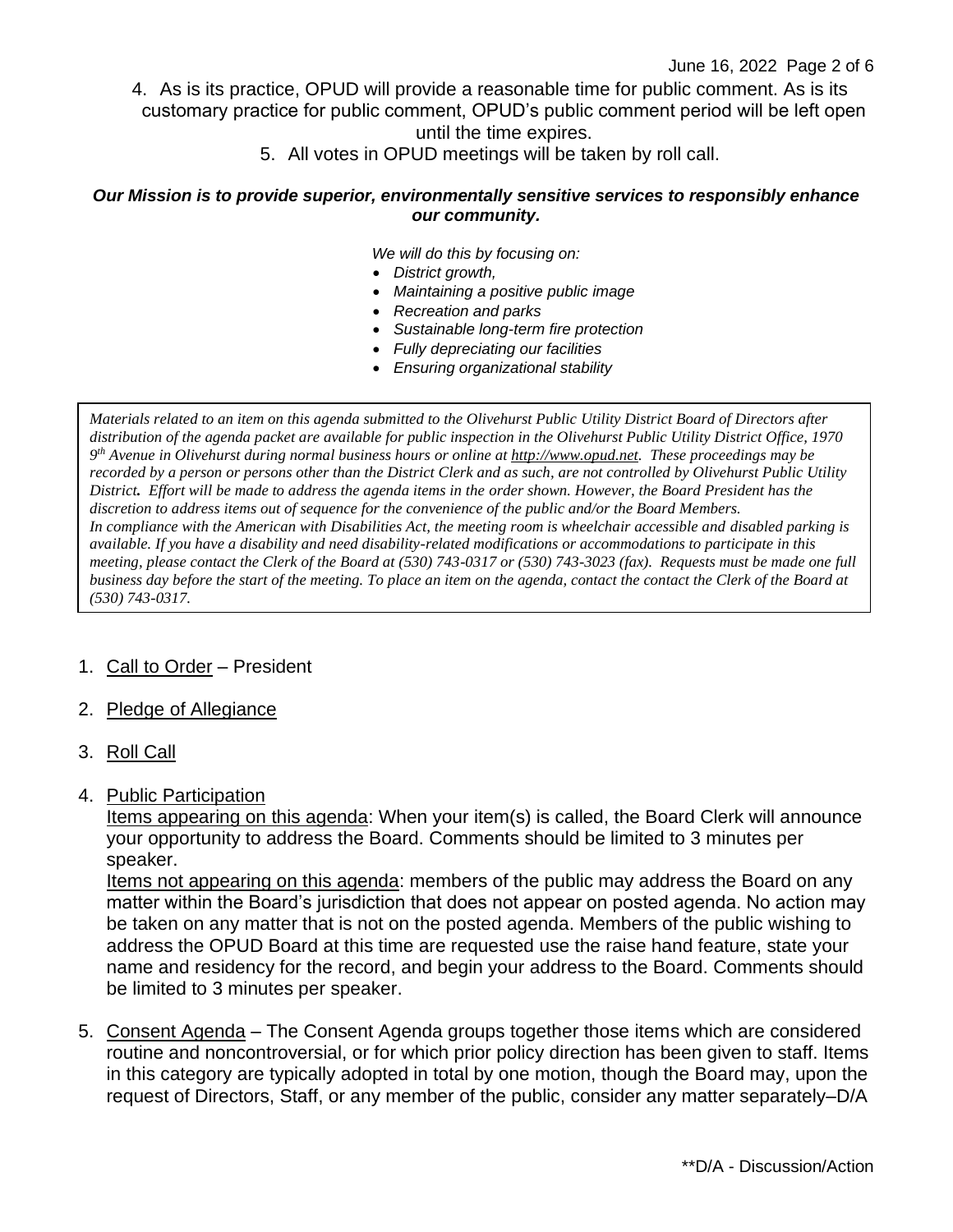- 5.1[.Approve Minutes of the May 19,](https://www.opud.org/files/d10a2342f/05.01_Minutes-5-19-2022.pdf) 2022 Regular Meeting.
- 5.2.Approve May 2022 [Claims for Payment.](https://www.opud.org/files/c32c0bc08/05.02_Claims_for_Payment_May_2022.pdf)
- 5.3.Approve May 2022 [Overtime Report.](https://www.opud.org/files/0589789a8/05.03_OT_Report_May_2022.pdf)
- 5.4[.Review Revenue and Expenditure Summary](https://www.opud.org/files/fe02f384d/05.04_Revenue_and_Expenditures_FY_2021-22.pdf) May 27, 2022 FY 2021 (Strategic Plan 5.3 [& 5.4\).](https://www.opud.org/files/fe02f384d/05.04_Revenue_and_Expenditures_FY_2021-22.pdf)
- 5.5[.Review Water Sales May](https://www.opud.org/files/cae873a19/05.05_Water_Sales_Revenue_Comparison_June_2022.pdf) 2016 to May 2022 (Strategic Plan 5.1, 5.3).
- 5.6[.Review Service Water Account Analysis](https://www.opud.org/files/7f907dc12/05.06_Water_Account_Analysis_May_2022.pdf) May 2022 (Strategic Plan 5.1, 5.3).
- 5.7[.Review Invoice Cloud Activity through June](https://www.opud.org/files/a8779f6e5/05.07_Invoice_Cloud_Activity_June_2022.pdf) 2022 (Strategic Plan 5.1, 5.3).
- 5.8[.Approve Tax Proceeds \(Appropriation Limit\) for 2022-23.](https://www.opud.org/files/ed9d4a1b1/05.08_Tax_Proceeds_Appropriation_Limit_FY_2022-23.pdf)
- 5.9.Entertain motions for approval of consent agenda and take roll as appropriate.

#### 6. District Business

- 6.1. Receive an update on water shutoffs D/A
	- 6.1.1.Public comment
	- 6.1.2.Questions/comments from Directors
	- 6.1.3.Entertain motions and take roll as appropriate
- 6.2[.Consider authorizing proposed Preliminary Budget for FY 2022-23 –](https://www.opud.org/files/23ae2957d/06.02_Staff_Report_Preliminary_Budget_FY_2022-23.pdf) D/A
	- 6.2.1.Public comment
	- 6.2.2.Questions/comments from Directors
	- 6.2.3.Entertain motions and take roll as appropriate
- 6.3.Receive an update on returning to in person meetings D/A
	- 6.3.1.Public comment
	- 6.3.2.Questions/comments from Directors
	- 6.3.3.Entertain motions and take roll as appropriate
- 6.4[.Consider approving OPUD Resolution No. 2394 –](https://www.opud.org/files/77a1df71e/06.04_RESOLUTION_NO_2394-OPUD_Updated_Resolution_Pursuant_to_AB_361.pdf) A Resolution Authorizing [Teleconference Meetings in Compliance with AB361 –](https://www.opud.org/files/77a1df71e/06.04_RESOLUTION_NO_2394-OPUD_Updated_Resolution_Pursuant_to_AB_361.pdf) D/A
	- 6.4.1.Public comment
	- 6.4.2.Questions/comments from Directors
	- 6.4.3.Entertain motions and take roll as appropriate
- 7. Public Works

Parks

- 7.1[.Consider approving a 3-year contract with Yuba County Heath and Human Services for](https://www.opud.org/files/b1dc92420/07.01_Staff_Report_YCHHS_2022_Grant_Contract.pdf)  [pool operations grant funding \(Strategic Plan 3.0\)](https://www.opud.org/files/b1dc92420/07.01_Staff_Report_YCHHS_2022_Grant_Contract.pdf) – D/A
	- 7.1.1.Public comment
	- 7.1.2.Questions/comments from Directors
	- 7.1.3.Entertain motions and take roll as appropriate
- 7.2[.Consider approving a 1-year contract with First 5 Yuba for pool operations grant funding](https://www.opud.org/files/fec67047c/07.02_Staff_Report_First5_2022_Grant_Contract.pdf)  [\(Strategic Plan 3.0\) –](https://www.opud.org/files/fec67047c/07.02_Staff_Report_First5_2022_Grant_Contract.pdf) D/A
	- 7.2.1.Public comment
	- 7.2.2.Questions/comments from Directors
	- 7.2.3.Entertain motions and take roll as appropriate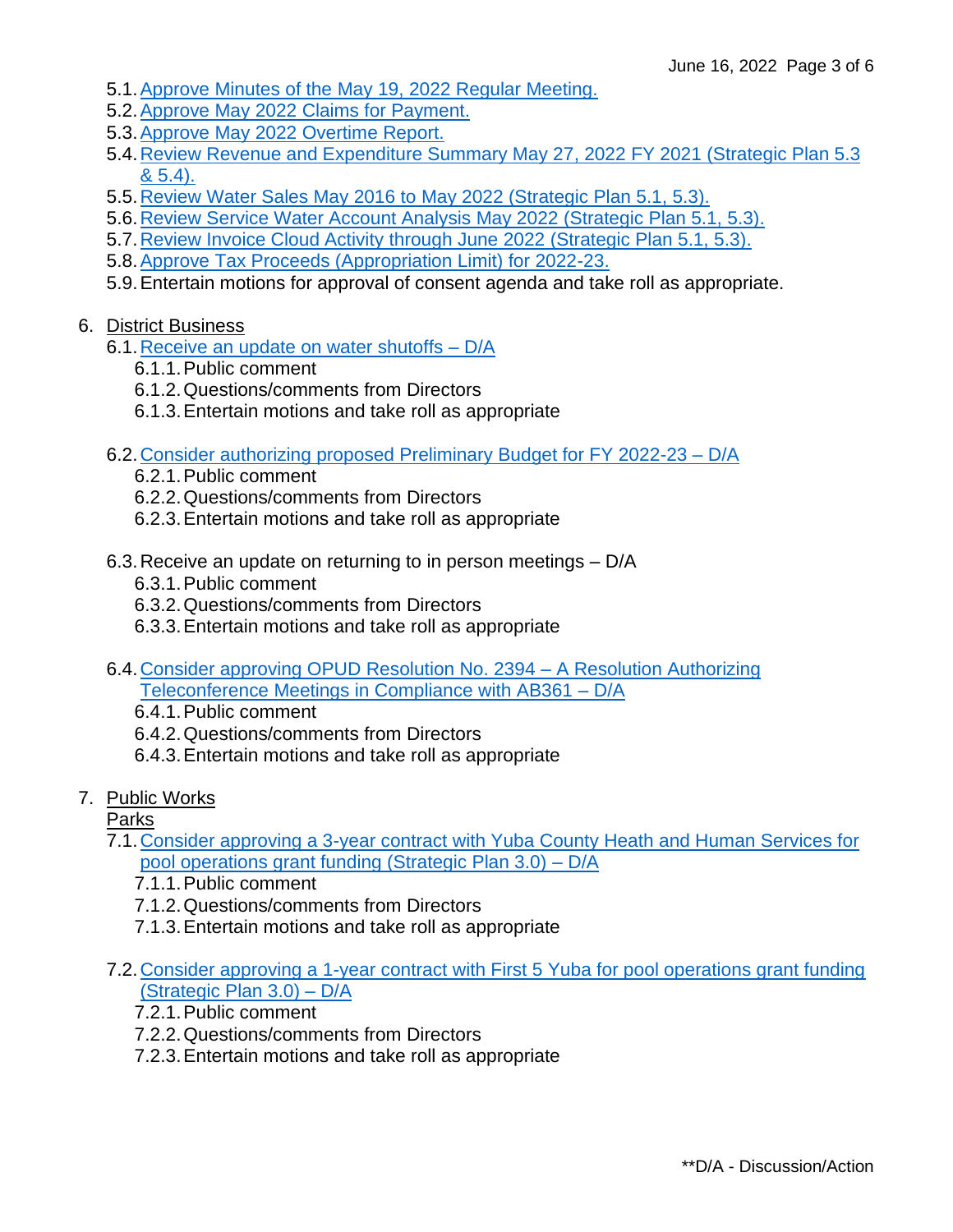#### Water/Wastewater

- 7.3.Receive update on South County infrastructure D/A
	- 7.3.1.Public comment
	- 7.3.2.Questions/comments from Directors
	- 7.3.3.Entertain motions and take roll as appropriate
- 7.4.Receive update on the Prop 218 progress D/A
	- 7.4.1.Public comment
	- 7.4.2.Questions/comments from Directors
	- 7.4.3.Entertain motions and take roll as appropriate
- 7.5.Receive an update on the lift station at River Oaks and Zanes in Plumas Lake D/A
	- 7.5.1.Public comment
	- 7.5.2.Questions/comments from Directors
	- 7.5.3.Entertain motions and take roll as appropriate
- 7.6[.Receive Update on Emergency Water Conservation Measures –](https://www.opud.org/files/227cba149/07.06_Staff_Report_Water_Savings-combined.pdf) D/A
	- 7.6.1.Public comment
	- 7.6.2.Questions/comments from Directors
	- 7.6.3.Entertain motions and take roll as appropriate
- 7.7[.Consider approving RFB for Plumas Lake Water Treatment Plant \(WTP\) Filter Pre-](https://www.opud.org/files/5349521ec/07.07_Staff_Report_Plumas_Lake_WTP_Filter_Pre-Purchase_Project.pdf)[Purchase Project –](https://www.opud.org/files/5349521ec/07.07_Staff_Report_Plumas_Lake_WTP_Filter_Pre-Purchase_Project.pdf) D/A
	- 7.7.1.Public comment
	- 7.7.2.Question/comments from Directors
	- 7.7.3.Entertain motions and take roll as appropriate
- 8. Fire Department
	- 8.1[.Consider approving the 2022 Non-Compliant Weed Abatement List in accordance with](https://www.opud.org/files/b203b828f/08.01_Staff_Report_Weed_Abatement_Non-Compliant_List_2022.pdf)  [Resolution No. 2208](https://www.opud.org/files/b203b828f/08.01_Staff_Report_Weed_Abatement_Non-Compliant_List_2022.pdf) – D/A
		- 8.1.1.Public comment
		- 8.1.2.Questions/comments from Directors
		- 8.1.3.Entertain motions and take roll as appropriate
	- 8.2.Receive an update on the Hard Rock MOU proposal D/A
		- 8.2.1.Public comment
		- 8.2.2.Questions/comments from Directors
		- 8.2.3.Entertain motions and take roll as appropriate
	- 8.3[.Consider approving purchase of new type six wildland fire engine from Cascade Fire](https://www.opud.org/files/01ed6f338/08.03_Staff_Report_Purchase_Type_Six_Fire_Truck_Using_Measure_K_Monies.pdf)  [Equipment Company not to exceed \\$240,000.00 using Measure K monies –](https://www.opud.org/files/01ed6f338/08.03_Staff_Report_Purchase_Type_Six_Fire_Truck_Using_Measure_K_Monies.pdf) D/A
		- 8.3.1.Public comment
		- 8.3.2.Questions/comments from Directors
		- 8.3.3.Entertain motions and take roll as appropriate
	- 8.4[.Consider approving RFB for OPUD Fire Department Extension Design Build Project](https://www.opud.org/files/d1b7bb147/08.04_Staff_Report_RFB_OPUD_Fire_Dept_Bay_Extension.pdf) [D/A](https://www.opud.org/files/d1b7bb147/08.04_Staff_Report_RFB_OPUD_Fire_Dept_Bay_Extension.pdf)
		- 8.4.1.Public comment
		- 8.4.2.Questions/comments from Directors
		- 8.4.3.Entertain motions and take roll as appropriate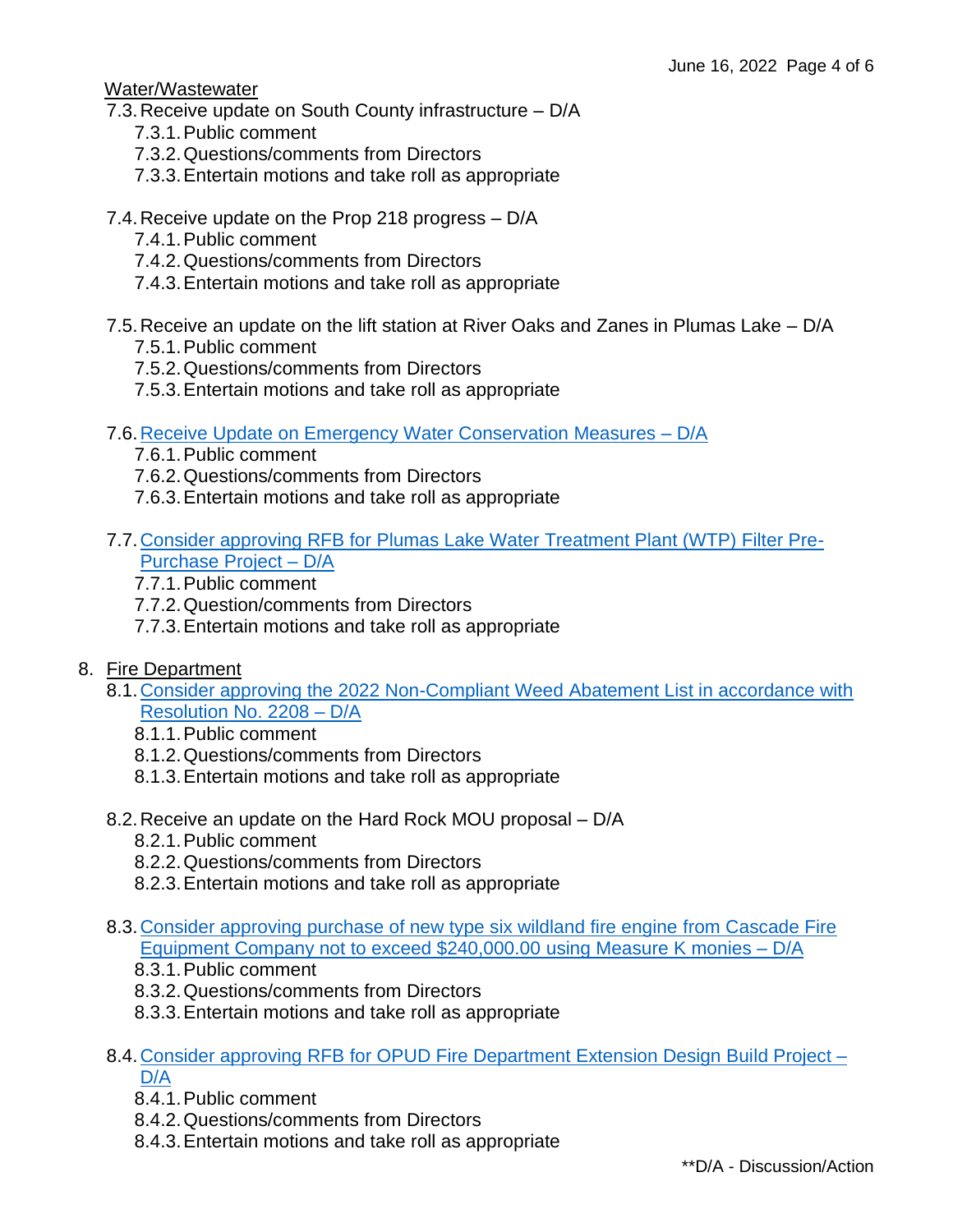- 8.5[.Consider approving the proposed retention bonus program starting in December 2022](https://www.opud.org/files/a63e912be/08.05_Staff_Report_Retention_Bonus_Program.pdf)  [using fiscal analysis based off annual operating budget surplus –](https://www.opud.org/files/a63e912be/08.05_Staff_Report_Retention_Bonus_Program.pdf) D/A
	- 8.5.1.Public comment
	- 8.5.2.Questions/comments from Directors
	- 8.5.3.Entertain motions and take roll as appropriate
- 8.6[.Consider approving Resolution No. 2395, authorizing collection of California Heartlands](https://www.opud.org/files/881b92a1b/08.06_Resolution_No_2395_California_Heartland_Fire_Suppression_Assessment.pdf)  [fire suppression assessment for Fiscal Year 2022-23](https://www.opud.org/files/881b92a1b/08.06_Resolution_No_2395_California_Heartland_Fire_Suppression_Assessment.pdf) (Strategic Plan 5.3 &5.4) – D/A
	- 8.6.1.Public comment
	- 8.6.2.Questions/comments from Directors
	- 8.6.3.Entertain motions and take roll as appropriate
- 9. Business Office
	- 9.1.Consider Resolution No. 2397 [approving the Plumas Lake CFD No. 2002-1 Tax Report](https://www.opud.org/files/3ec4092cf/09.01_RESOLUTION_NO_2397-CFD_2002-1_Tax_Levy_FY_2022-23.pdf)  [for Fiscal Year 2022-23 and levying and apportioning the Special Tax for Fiscal Year](https://www.opud.org/files/3ec4092cf/09.01_RESOLUTION_NO_2397-CFD_2002-1_Tax_Levy_FY_2022-23.pdf)  2022-23 [as provided therein. \(Strategic Plan 5.3 & 5.4\) –](https://www.opud.org/files/3ec4092cf/09.01_RESOLUTION_NO_2397-CFD_2002-1_Tax_Levy_FY_2022-23.pdf) D/A
		- 9.1.1. Public comment
		- 9.1.2. Questions/comments from Directors
		- 9.1.3. Entertain motions and take roll as appropriate
	- 9.2.Consider approving Resolution No. 2398 [approving CFD No. 2005-2 Tax Report for](https://www.opud.org/files/a6636dce2/09.02_RESOLUTION_NO_2398-CFD_2005-2_Tax_Levy_FY_2022-23.pdf)  [Fiscal Year 2022-23 and levying and apportioning the Special Tax for Fiscal Year 2022-](https://www.opud.org/files/a6636dce2/09.02_RESOLUTION_NO_2398-CFD_2005-2_Tax_Levy_FY_2022-23.pdf) 23 [as provided therein. \(Strategic Plan 5.3 & 5.4\) –](https://www.opud.org/files/a6636dce2/09.02_RESOLUTION_NO_2398-CFD_2005-2_Tax_Levy_FY_2022-23.pdf) D/A
		- 9.2.1. Public comment
		- 9.2.2. Questions/comments from Directors
		- 9.2.3. Entertain motions and take roll as appropriate
- 10.Human Resources
	- 10.1. Consider approving a two-step merit increase for Jesse Joseph**,** Wastewater Collection System Operator I, Step 1 to Step 3, retroactive to May 12, 2022 - D/A
		- 10.1.1. Public comment
		- 10.1.2. Questions/comments from Directors
		- 10.1.3. Entertain motions and take roll as appropriate
- 11.Board Committee Schedule
	- 11.1.July 2022 Committee Meeting Schedule.
		- 11.1.1. Fire & Safety Committee Tuesday, July 5, 2022 at 4:00 p.m.
		- 11.1.2. Parks & Recreation Committee Tuesday, July 5, 2022 at 5:00 p.m.
		- 11.1.3. Water & Wastewater Committee Wednesday, July 6, 2022 at 5:45 p.m.
- 12.Reports (non-action items)
	- 12.1. June Fire [Department Committee Report.](https://www.opud.org/files/6a21d182a/12.01_Committee_Report-June_2022_Fire-Safety.pdf)
	- 12.2. June [Parks Department Committee Report.](https://www.opud.org/files/64f785ac0/12.02_Committee_Report-June_2022_Parks.pdf)
	- 12.3. June [Water & Wastewater Department Committee Report.](https://www.opud.org/files/3474f5951/12.03_Committee_Report-June_2022_Water-Wastewater.pdf)
	- 12.4. Report from the General Manager.
	- 12.5. Report from Legal Counsel.
	- 12.6. Reports from Directors.
	- 12.7. Public comment.
- 13.Correspondence